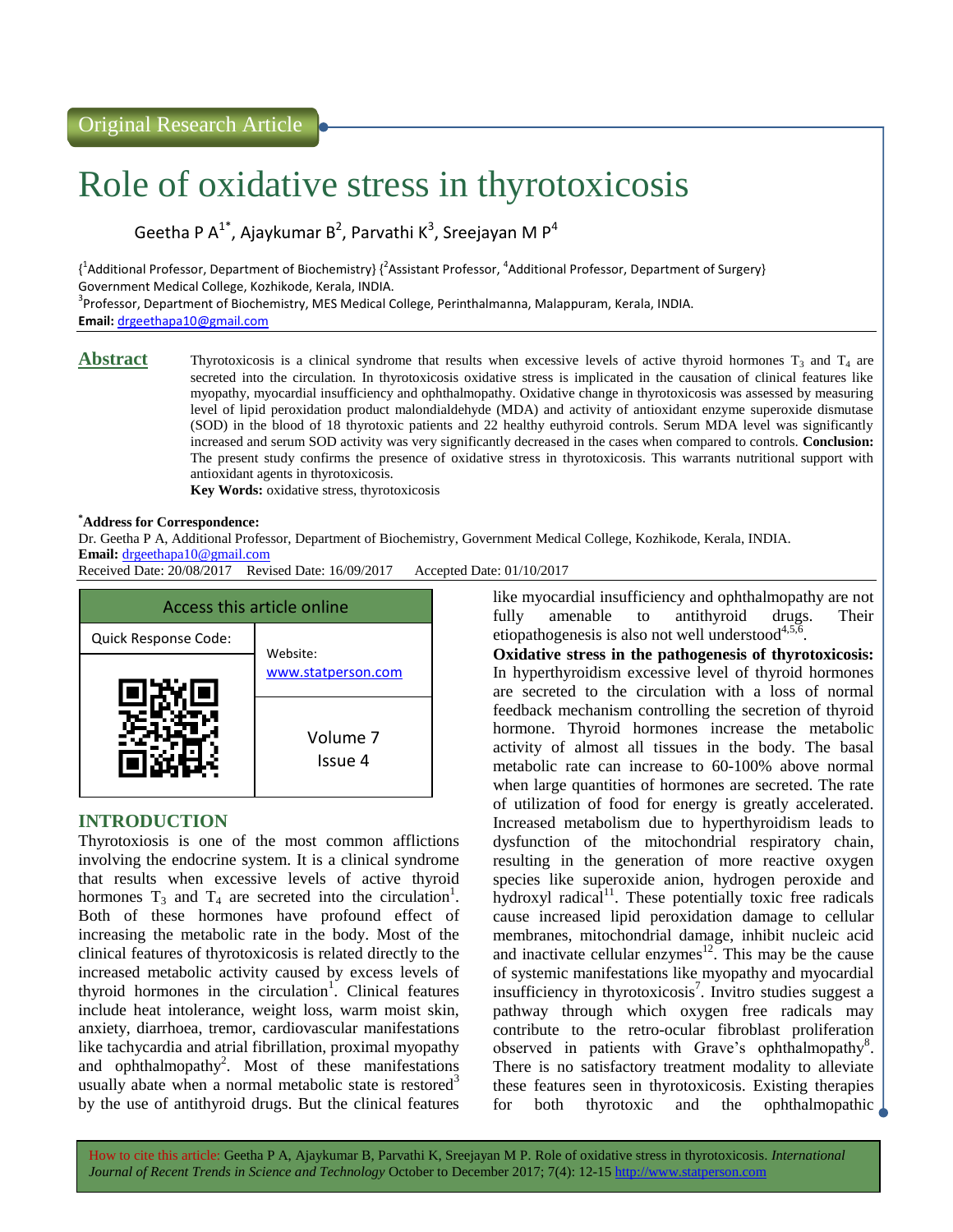manifestations are palliative in that they may relieve but do not cure the disease. At this state it is desirable to look to the oxidative state in thyrotoxicosis. In this study the oxidative status in thyrotoxicosis was assessed by comparing the levels of lipid peroxidation product malondialdehyde (MDA) and the activity of the antioxidant enzyme superoxide dismutase (SOD) between normal healthy euthyroid individuals and hyperthyroid patients.

# **MATERIALS AND METHODS**

The patients for the present study were from the outpatients attending surgical OP of Govt. Medical College, Kozhikode. The present study was conducted on two groups consisting of 18 hyperthyroid patients and 22 age and sex matched healthy euthyroid controls

## **Exclusion Criteria**

Smokers and patients clinically proven to have diabetes, coronary artery disease, renal diseases and hypertension which can alter MDA levels were excluded from the study*.* Thyroid function tests of each subject of both groups were done. Malondialdehyde was measured in serum by the method based on Valipasha and Sadasivadu's procedure for estimation of Sadasivadu's procedure for estimation of malondialdehyde $13$  The serum SOD activity was measured by the method suggested by Marklund and Marklund 1974 (Modified by Nandi et al 1988)<sup>14.</sup> Analysis was done in UV-Vis spectrophotometer 118 (Systronics).

## **Statistical Analysis**

- Baseline parameters were compared using **Fischers exact test**, **Chi squared test** and **unpaired t test** (two tailed and assuming different SD).
- Comparison of evidence of oxidative stress between patients and control was performed using **unpaired t test** (one tailed and assuming different SD).
- **Correlation test** was performed using Spearman's correlation test (Non-parametric correlation test) to determine variation of evidence of oxidative stress with changing values of evidence of hyperthyroidism.

P value of <0.05 was considered significant. Values are expressed as numbers, percentage and mean ± standard deviation.

# **RESULTS**

Base line factors were compared between control and thyrotoxic patients – shown in table 1.

**Table 1:** Comparison of baseline factors

| Control (22)     | Patients (18)   | P value |
|------------------|-----------------|---------|
| $35.5 \pm 10.55$ | $36.11 \pm 9.3$ | 0.85    |
| 8 (36.36%)       | 9(50%)          | 0.58    |
| 20 (90.91%)      | 15 (83.33%)     | 0.64    |
| $1.31 \pm 0.28$  | $3.19 \pm 1.31$ | < 0.01  |
| $9.86 \pm 1.68$  | $17.6 \pm 4.45$ | < 0.01  |
| $2.06 \pm 1.36$  | $0.13 \pm 0.38$ | < 0.01  |
|                  |                 |         |

Values expressed as mean  $\pm$  S.D and percentage Age, sex and non vegetarian status were comparable between the cases and controls.  $T_3$ ,  $T_4$  and TSH values showed significant difference between the cases and controls. Baseline characteristics of included thyrotoxic patients are shown in table 2.

| Table 2: Baseline characteristics of included thyrotoxic patients |                                 |            |  |  |
|-------------------------------------------------------------------|---------------------------------|------------|--|--|
|                                                                   | <b>Total no. of patients</b>    | 18 (100%)  |  |  |
|                                                                   | % patients on antithyroid drugs | 6 (33.33%) |  |  |
|                                                                   | % having exophthalmos           | 5 (27.78%) |  |  |
|                                                                   | % showing CVS manifestations    | 5 (27.78%) |  |  |
|                                                                   | % showing muscle weakness       | 5 (27.78%) |  |  |

Comparison of evidence of oxidative stress between control and thyrotoxic patients are shown in table 3.

|                   | <b>Control</b>   | <b>Patients</b>   | P value  |
|-------------------|------------------|-------------------|----------|
| MDA (nmol/100ml)  | $50.87 \pm 9.7$  | $59.68 \pm 16.02$ | $0.03*$  |
| SOD<br>(units/ml) | $17.81 \pm 0.89$ | $17.01 \pm 1.23$  | $0.01**$ |

Values expressed as mean ± standard deviation, \*Significant, \*\* Very significant

Evidence of oxidative stress with degree of hyperthyroidism was compared shown in table 4

**Table 4:** Comparison of evidence of oxidative stress with degree of hyperthyroidism (correlation value and P value)

| $MDA - r$ (Pvalue) | $-0.21(0.39)$ | $-0.42(0.08)$ |
|--------------------|---------------|---------------|
| $SOD - r$ (Pvalue) | 0.09(0.73)    | 0.16(0.54)    |
|                    |               |               |

There is no significant correlation between MDA and, SOD with degree of hyperthyroidism.

## **DISCUSSION**

Free radical mediated injury is suggested in the pathogenesis of myocardial insufficiency, myopathy and ophthalmopathy in thyrotoxicosis<sup>7,8,9</sup>. The present study was conducted to assess the oxidative state in thyrotoxicosis by comparing the levels of lipid peroxidation product – malondialdehyde and the activity of antioxidant enzyme – superoxide dismutase between normal healthy euthyroid individuals and hyperthyroid patients. Baseline parameters were compared in both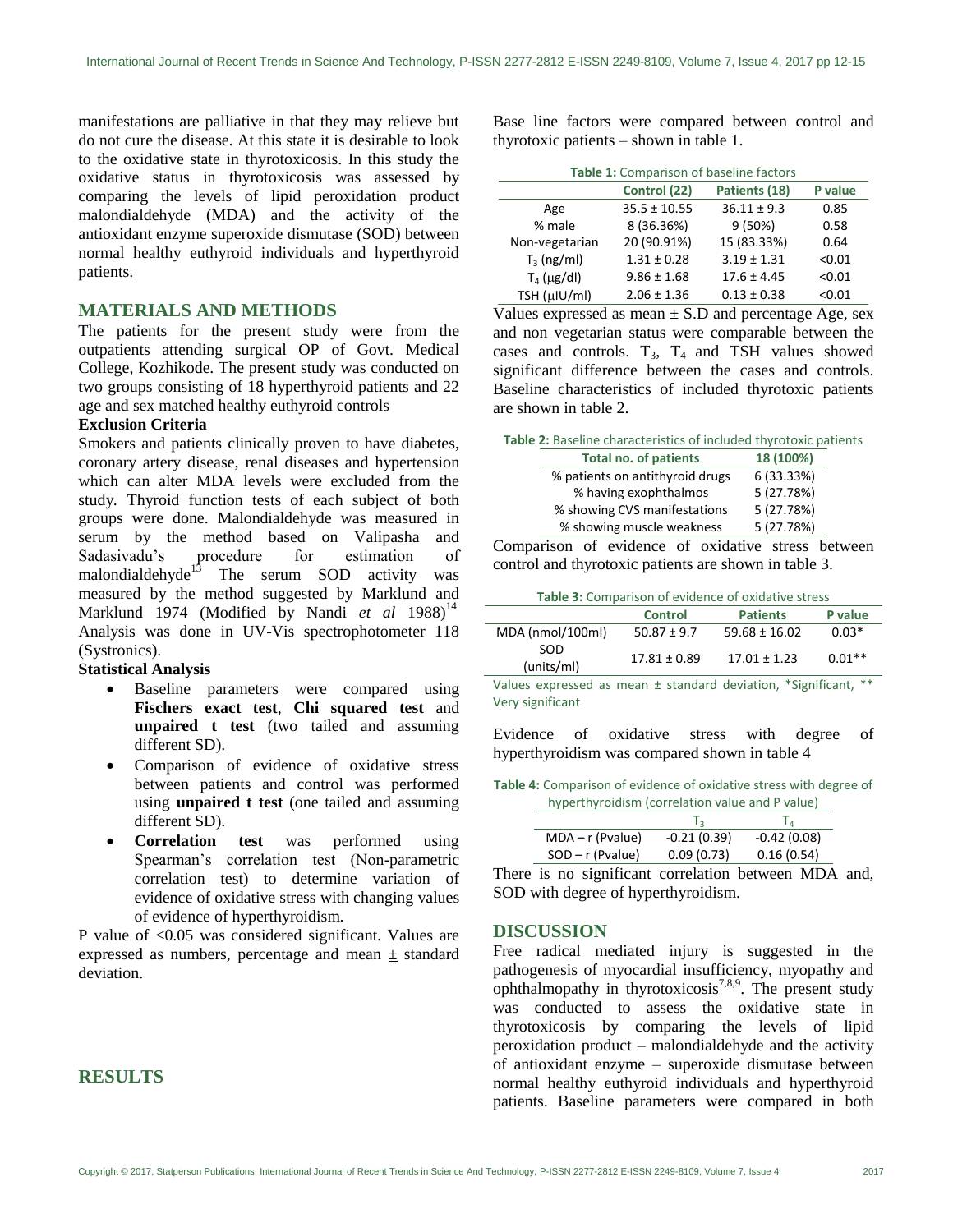study groups. Age, sex and non-vegetarian status can affect the oxidative status of individuals. As age advances the metabolic rate of the body decreases $17$ . Metabolic rate has got influence on the oxidant stress of the individual. As metabolic rate increase, there is elevation in the oxidant stress of the individual. Male sex hormones increase the metabolic rate by about 10-15% and this can also affect the study<sup>17</sup>. In vegetarians due to the relatively increased intake of fruits and vegetables which are rich in antioxidants, the oxidative stress will be less in vegetarian when compared to non-vegetarians. In the present study, mean age, sex and non-vegetarian status ratio were comparable in both study groups. There was significant difference in  $T_3$ ,  $T_4$  and TSH values between the study groups. Serum MDA levels were significantly increased in hyperthyroid patients compared to euthyroid controls. Similar result was shown by the study conducted by Vikram Kesar *et al*<sup>7</sup>. Studies conducted by Bianchi G *et al*9 , Komosiaska-Vassev *et al*<sup>10</sup>, Seven R *et al*<sup>18</sup> and Guerra LN *et al*<sup>19</sup>on serum of patients with Graves' disease also showed similar results. Increased metabolism due to the elevated levels of  $T_3$  and  $T_4$  in hyperthyroid individuals leads to the dysfunction of the mitochondrial respiratory chain, resulting in elevated formation of the reactive oxygen species like superoxide radical, hydroxyl radical which will cause increased lipid peroxidation damage to membranes of cells and sub cellular organelles which is evidenced by the elevation in MDA level. Serum superoxide dismutase activity was significantly decreased in thyrotoxic patients compared to controls. Similar study conducted by Vikram Kesar *et al'* showed increased activity of intracellular SOD. Studies conducted on Graves' disease by Guerra LN *et al*<sup>19</sup>, Seven R *et al*<sup>18</sup>, Komosinska-Vassev K *et al*<sup>10</sup> and Hara H *et al*<sup>20</sup> showed increased activity of SOD compared to controls. Study conducted by Wilson R *et al* on Graves' disease showed decreased activity of SOD. Free radicals cause increased lipid peroxidation damage of cellular and sub cellular membranes, inhibits nucleic acids and protein synthesis and inactivate cellular enzymes $16$ . The excessive generation of free radicals in thyrotoxicosis may be inactivating the enzyme systems in the body. This may be the cause of decreased SOD activity observed in the present study. Thyroid hormones induce or repress proteins by increasing or decreasing gene transcription. Very high concentrations of  $T_3$  inhibit protein synthesis<sup>15</sup>. The decreased SOD activity observed in thyrotoxicosis can be due to the repressing effect of  $T_3$  on SOD synthesis. To establish this further elaborate study is needed. No significant correlation was observed in the levels of MDA, and SOD with varying values of  $T_3$  and  $T_4$  in hyperthyroid patients. Hence  $T_3$  and  $T_4$  values

cannot be taken as predictors of degree of oxidant stress in hyperthyroid patients.

#### **CONCLUSION**

In the present study, the following results were obtained in thyrotoxicosis

a) The level of lipid peroxidation product – Malondialdehyde is elevated.

b) There is deficiency in the activity of antioxidant enzyme – superoxide dismutase in serum.

c) There is no definite correlation between MDA, SOD activity with varying values of  $T_3$  and  $T_4$  in thyrotoxicosis.

The above data confirm the presence of oxidant stress in thyrotoxicosis. This warrants nutritional support with antioxidant agents which are defective in thyrotoxicosis.  $T_3$  and  $T_4$  values cannot be taken as predictors of degree of oxidant stress in hyperthyroid patients.

#### **REFERENCES**

- 1. Schwartz, Shires, Spencer, Daly, Fischer, Galloway. Principle of surgery, Seventh edition. Mc Graw Hill 1999, Vol.II, Pg. 1670.
- 2. S. Das. A concise text book of surgery. Second edition. 1999, Pg. 651-660.
- 3. Wilson, Foster, Kronenberg, Larson. Williams textbook of endocrinology.  $9<sup>th</sup>$  edition, Pg 427.
- 4. Braunwald, Fauci, Kasper, Hauser, Longo, Jameson. Harrison's Principles of Internal medicine, 15<sup>th</sup> edition vol.II Pg. 2070.
- 5. Sabiston textbook of surgery. 15<sup>th</sup> edition Vol.I Pg. 612.
- 6. Wilson, Foster, Kronenberg, Larsen, Williams textbook of endocrinology. 9<sup>th</sup> edn. Pg. 435.
- 7. Vikram Kesar et al. Hyperthyroidism and the oxidative state in humans. Abstracts and Souvenir. 9<sup>th</sup> APCCB and 28<sup>th</sup> annual conference of ACBI. 11-14 March 2002. New Delhi, India. Pg.132.
- 8. Lu R, Wang P, Wartofsky L, Sutton BD, Zweier JL, Bahn RS, Garrity J, Burman KD. Oxygen free radicals in interluekin-1 beta-induced glyucosaminoglycan production by retroocular fibroblasts from normal subjects and Graves' ophthalmopathy patients. 1999 Mar 9(3): 297-303.
- 9. Bianchi G, Solaroli E, Zaccheroni.V, Grossi G. Bargassi AM, Melchionda N, Marchisini G. Oxidative stress and anti-oxidant metabolites in patients with hyperthyroidism effect of treatment. Horn Metab Res 1999, Nov.31 (11): 620-4.
- 10. Komosinska- Vassev K, Okzyk.K, Kucharz EJ, Marcisz C, Winsz-Szczotka K, Kotulska A. Free radical activity and antooxidant defense mechanisms in patients with hyperthyroidism due to Graves' disease during therapy. Clinica Chimica Acta 2000 Oct. 300 (1-2): 107-17.
- 11. Komosinska Vasser K, Okzyk K, Winsz K. Free radicals 'Concepts in the etiopathogenesis of Graves-Basedow disease'. Post epy Hig Med Dosw. 2000; 54(2): 225-337.
- 12. Cederbaum AI. Role of lipid peroxidation and oxidative stress in alcohol toxicity. Free Rad Biol Med 1989; 7: 537- 39.